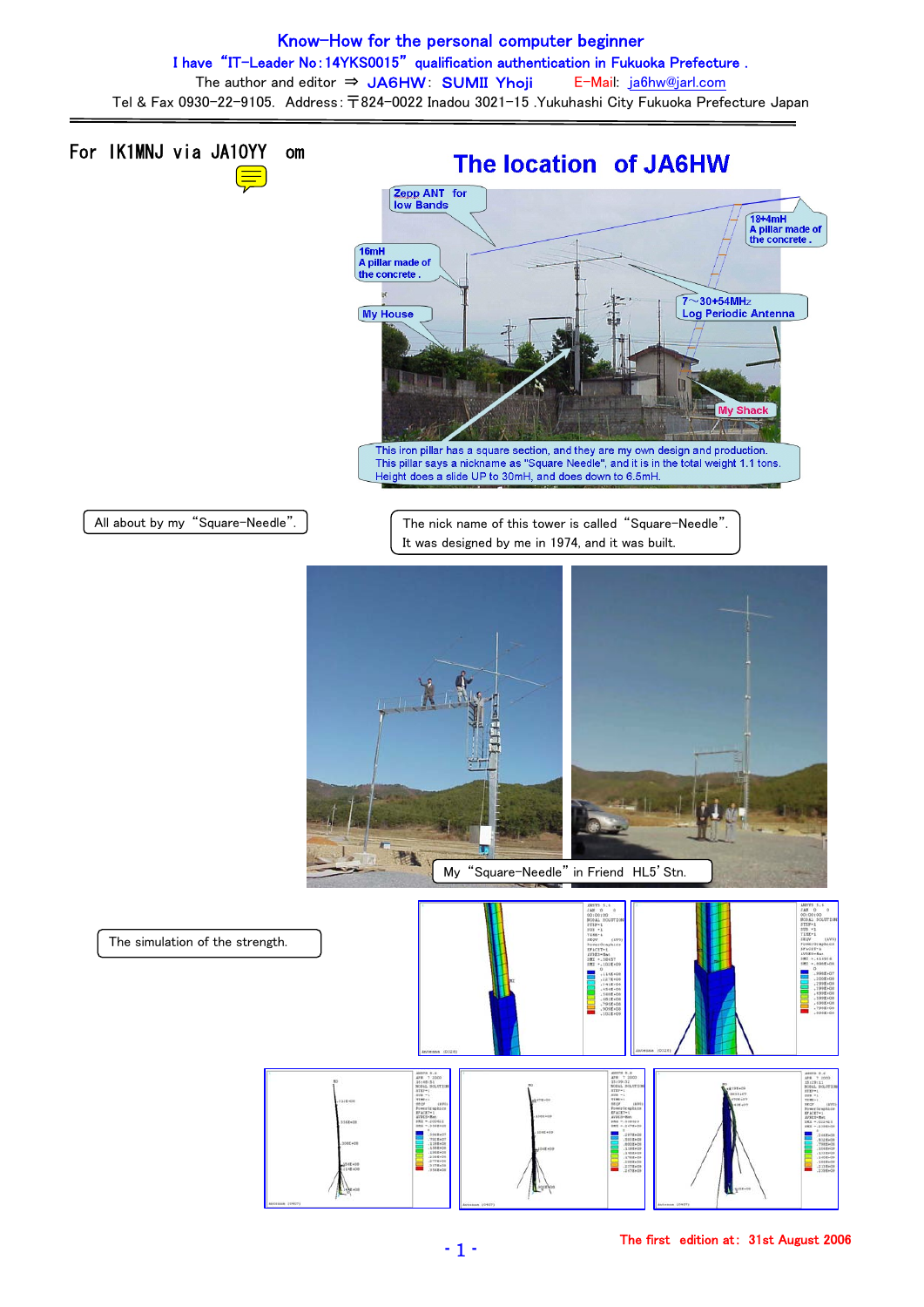## Know-How for the personal computer beginner I have "IT-Leader No:14YKS0015" qualification authentication in Fukuoka Prefecture .

The author and editor ⇒ JA6HW: SUMII Yhoji E-Mail: ja6hw@jarl.com Tel & Fax 0930-22-9105. Address: 〒824-0022 Inadou 3021-15 .Yukuhashi City Fukuoka Prefecture Japan



## A part of the book which I wrote .



## First, a carried "HW-9" antenna.

The antenna carried first is 3 band, beam antenna of 9 element. Two "parallel elements" that resonate frequency is a little wrong are being used to take "a broad-band" with 28MHz on the top and bottom side of 14&21MHz radiator



<sup>- 2 -</sup> The first edition at: 31st August 2006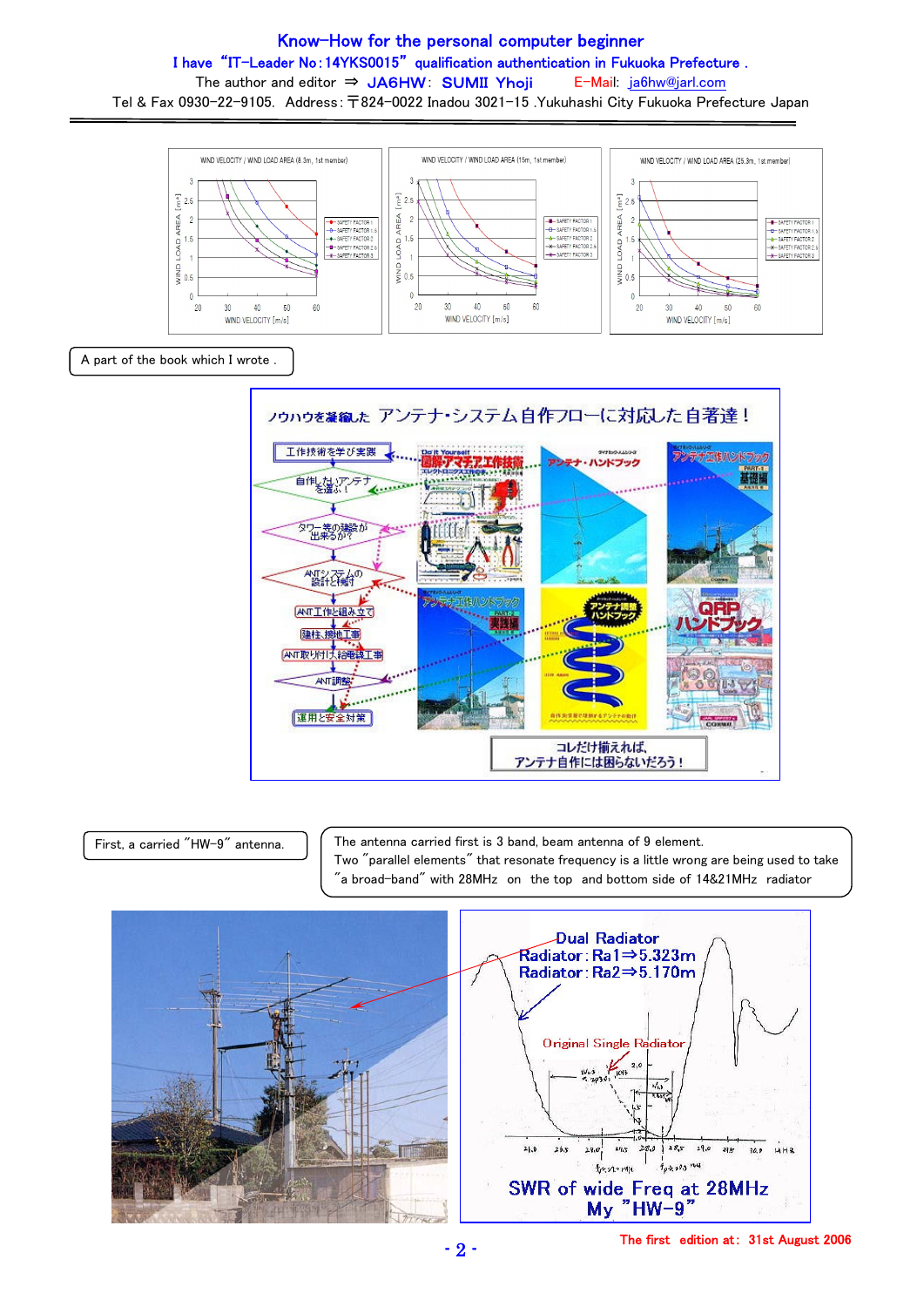

2nd a carried "2el for 3.5MHz

"

The next carried "2 element, beam" for 3.5MHz. This element is "Linea loading type".